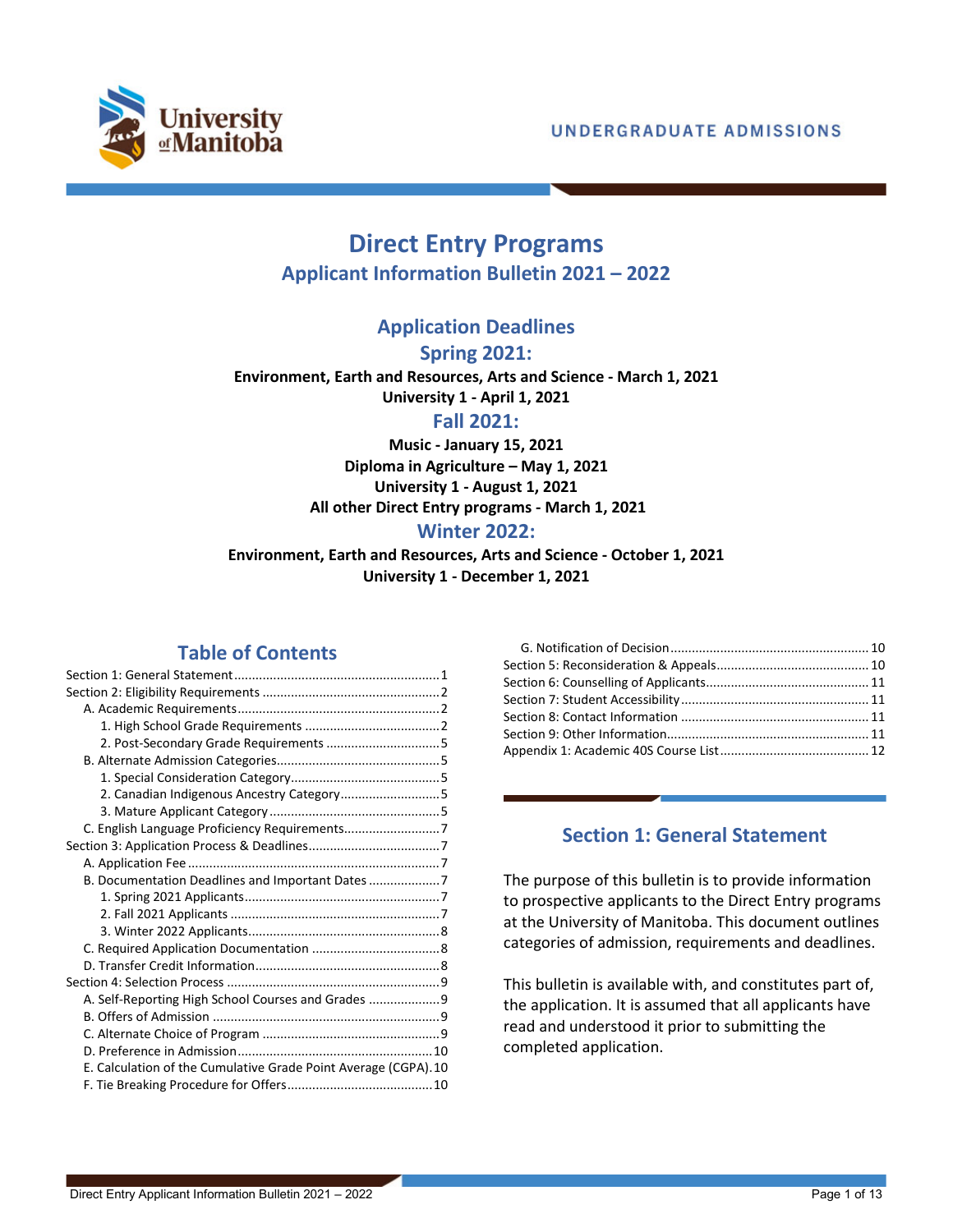# **Section 2: Eligibility Requirements**

### <span id="page-1-1"></span><span id="page-1-0"></span>**A. Academic Requirements**

Direct Entry applicants are those who have not attended a post-secondary institution or have completed fewer than 24 credit hours at a recognized university or college. The table below lists the minimum program-specific admission requirements for Manitoba applicants. Equivalency information for all other Canadian provinces can be found [HERE](https://umanitoba.ca/sites/default/files/2020-04/ProvCourseEq-singlepage-8.5x11.pdf) and information for international curriculum can be found [HERE.](http://umanitoba.ca/admissions/undergraduate/requirements/international)

## **In cases where the number of eligible applicants exceeds the available spaces, applicants will require higher averages than stipulated to be successful in the admissions competition.**

Please note that some programs may have alternate admission routes for applicants not competitive in the admission process or not meeting the requirements listed below (see Section 2. B. Alternate Admission Categories for further information).

#### <span id="page-1-2"></span>*1. High School Grade Requirements*

#### *General Admission Requirements*

Manitoba high school graduation including 5 full credits at the Grade 12 level in courses designated S,G, or U

#### *Program-Specific Minimum Admission Requirements*

|                                          | r rogram-specific ivililimam Admission Regalitements                                                                                                                                                                                                                                                                                                                                                                                                                   |                                                            |                                                                       |
|------------------------------------------|------------------------------------------------------------------------------------------------------------------------------------------------------------------------------------------------------------------------------------------------------------------------------------------------------------------------------------------------------------------------------------------------------------------------------------------------------------------------|------------------------------------------------------------|-----------------------------------------------------------------------|
| <b>University 1</b>                      | A minimum average of 70% over the following, with no less than 60% in each course:                                                                                                                                                                                                                                                                                                                                                                                     |                                                            |                                                                       |
|                                          | English 40S<br>1.<br><b>Mathematics 40S</b><br>2.<br>Two academic 40S courses*<br>3.                                                                                                                                                                                                                                                                                                                                                                                   |                                                            |                                                                       |
|                                          | Should students not meet the above requirements, they<br><b>Limited Admission</b><br>will automatically be considered for Limited Admission.<br>A minimum average of 65% over the<br>following, with no less than 55% in each<br>Limited Admission is open to Canadian citizens and<br>course:<br>permanent residents only. Some registration restrictions<br>English 40S<br>1.<br>and performance standards will apply and additional<br><b>Mathematics 40S</b><br>2. |                                                            |                                                                       |
|                                          | academic supports and services will be provided.                                                                                                                                                                                                                                                                                                                                                                                                                       |                                                            | Two academic 40S courses*<br>3.                                       |
| <b>FACULTY/COLLEGE</b>                   | <b>DEGREE PROGRAM</b>                                                                                                                                                                                                                                                                                                                                                                                                                                                  |                                                            | PROGRAM-SPECIFIC MINIMUM ADMISSION REQUIREMENTS                       |
| <b>Faculty of</b><br><b>Agricultural</b> | <b>Agribusiness, Bachelor</b><br>of Science                                                                                                                                                                                                                                                                                                                                                                                                                            | each course:                                               | A minimum average of 70% over the following, with no less than 60% in |
| and Food Sciences                        | <b>Agriculture, Bachelor</b><br>of Science (Agronomy,<br>Animal Systems, or<br><b>Plant Biotechnology</b><br>majors available)                                                                                                                                                                                                                                                                                                                                         | English 40S<br>1.<br>2.<br>Two academic 40S courses*<br>3. | Applied Mathematics 40S or Pre-Calculus Mathematics 40S               |
|                                          | <b>Agroecology</b> , Bachelor<br>of Science                                                                                                                                                                                                                                                                                                                                                                                                                            |                                                            |                                                                       |
|                                          |                                                                                                                                                                                                                                                                                                                                                                                                                                                                        |                                                            |                                                                       |
|                                          | <b>Food Science, Bachelor</b><br>of Science                                                                                                                                                                                                                                                                                                                                                                                                                            |                                                            |                                                                       |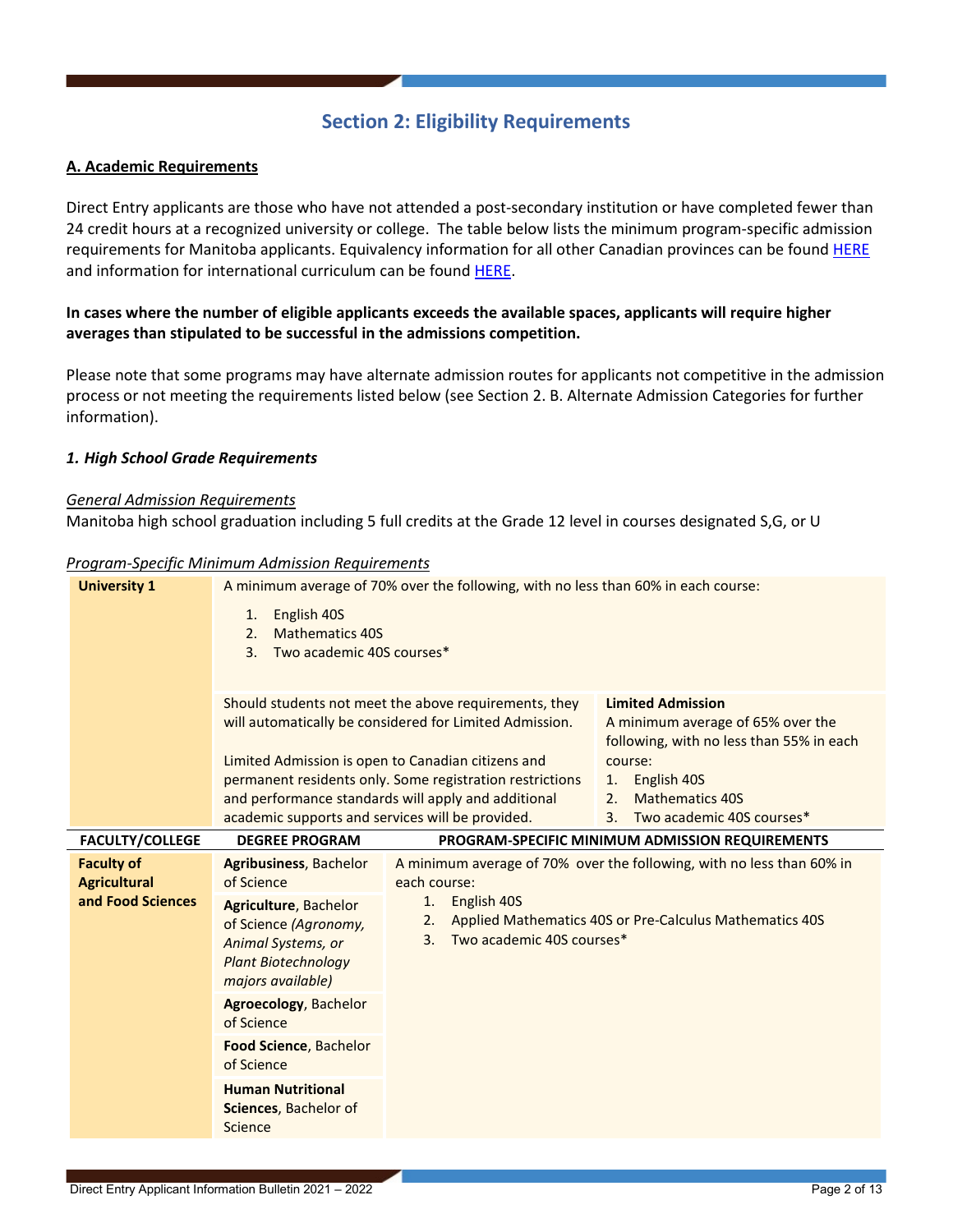| <b>FACULTY/COLLEGE</b>                                                                          | <b>DEGREE PROGRAM</b>                                                                                                                                                                                | PROGRAM-SPECIFIC MINIMUM ADMISSION REQUIREMENTS                                                                                                                                                                                                                                                                                                                                                                                   |
|-------------------------------------------------------------------------------------------------|------------------------------------------------------------------------------------------------------------------------------------------------------------------------------------------------------|-----------------------------------------------------------------------------------------------------------------------------------------------------------------------------------------------------------------------------------------------------------------------------------------------------------------------------------------------------------------------------------------------------------------------------------|
| <b>School of Art</b>                                                                            | Fine Arts, Bachelor of<br><b>Fine Arts</b>                                                                                                                                                           | Completion of the following:<br>1. A minimum average of 70% over three Grade 12 S credits<br>One credit of Grade 12 S English with a minimum grade of 60%<br>2.                                                                                                                                                                                                                                                                   |
|                                                                                                 |                                                                                                                                                                                                      | A digital portfolio with a supporting written statement is required. Please<br>refer to the Fine Arts Bulletin for more detailed information.                                                                                                                                                                                                                                                                                     |
| <b>Faculty of Arts</b>                                                                          | Arts, Bachelor of Arts                                                                                                                                                                               | A minimum average of 85% over the following, with no less than 60% in<br>each course:<br>English 40S<br>1.<br>A second 40S course<br>2.<br>A third 40S course<br>3.                                                                                                                                                                                                                                                               |
| <b>Asper School of</b><br><b>Business</b>                                                       | Commerce, Bachelor of<br>Commerce (Honours)                                                                                                                                                          | A minimum average of 85% over the following, with no less than 70% in<br>each course:<br>1. English 40S<br><b>Pre-Calculus Mathematics 40S</b><br>2.<br>Two academic 40S courses*<br>3.                                                                                                                                                                                                                                           |
| <b>Faculty of</b><br><b>Engineering</b>                                                         | <b>Engineering, Bachelor</b><br>of Science in<br>Engineering<br>(Biosystems, Civil,<br>Computer, Electrical,<br><b>Mechanical majors</b><br>available)                                               | A minimum average of 80% over the following, with no less than 70% in<br>each course:<br>English 40S<br>1.<br><b>Pre-Calculus Mathematics 40S</b><br>2.<br>3.<br>Chemistry 40S<br>Physics 40S<br>4.                                                                                                                                                                                                                               |
| <b>Clayton H Riddell</b><br><b>Faculty of</b><br>Environment,<br>Earth, and<br><b>Resources</b> | <b>Environmental</b><br>Science, Bachelor of<br><b>Environmental Science</b><br><b>Environmental Studies,</b><br>Bachelor of<br><b>Environmental Studies</b><br>Geography, Bachelor of               | A minimum average of 70% over the following, with no less than 60% in<br>each course:<br>1. English 40S<br><b>Pre-Calculus Mathematics 40S</b><br>2.<br>Physics 40S<br>3.<br>One of Biology, Chemistry, or Computer Science 40S<br>4.<br>A minimum average of 70% over the following, with no less than 60% in<br>each course:<br>English 40S<br>1.<br><b>Mathematics 40S</b><br>2.<br>Two academic 40S courses*<br>3.            |
|                                                                                                 | Arts<br><b>Geological Sciences,</b><br>Bachelor of Science in<br><b>Geological Sciences</b><br>(Geology and<br>Geophysics options<br>available)<br>Physical Geography,<br><b>Bachelor of Science</b> | A minimum average of 70% over the following, with no less than 60% in<br>each course:<br>English 40S<br>1.<br>Pre-Calculus Mathematics 40S<br>2.<br>Chemistry 40S<br>3.<br>Physics 40S<br>4.<br>A minimum average of 70% over the following, with no less than 60% in<br>each course:<br>English 40S<br>1.<br>Pre-Calculus Mathematics 40S<br>2.<br>Physics 40S<br>3.<br>4.<br>One of Biology, Chemistry, or Computer Science 40S |
| <b>Rady Faculty of</b><br><b>Health Sciences</b>                                                | Interdisciplinary<br>Health, Bachelor of<br><b>Health Sciences and</b><br><b>Bachelor of Health</b><br><b>Studies</b>                                                                                | A minimum average of 85% over the following, with no less than 60% in<br>each course:<br>English 40S<br>1.<br>Applied Mathematics 40S or Pre-Calculus Mathematics 40S<br>2.<br>One of Biology, Chemistry, Physics or Computer Science 40S<br>3.                                                                                                                                                                                   |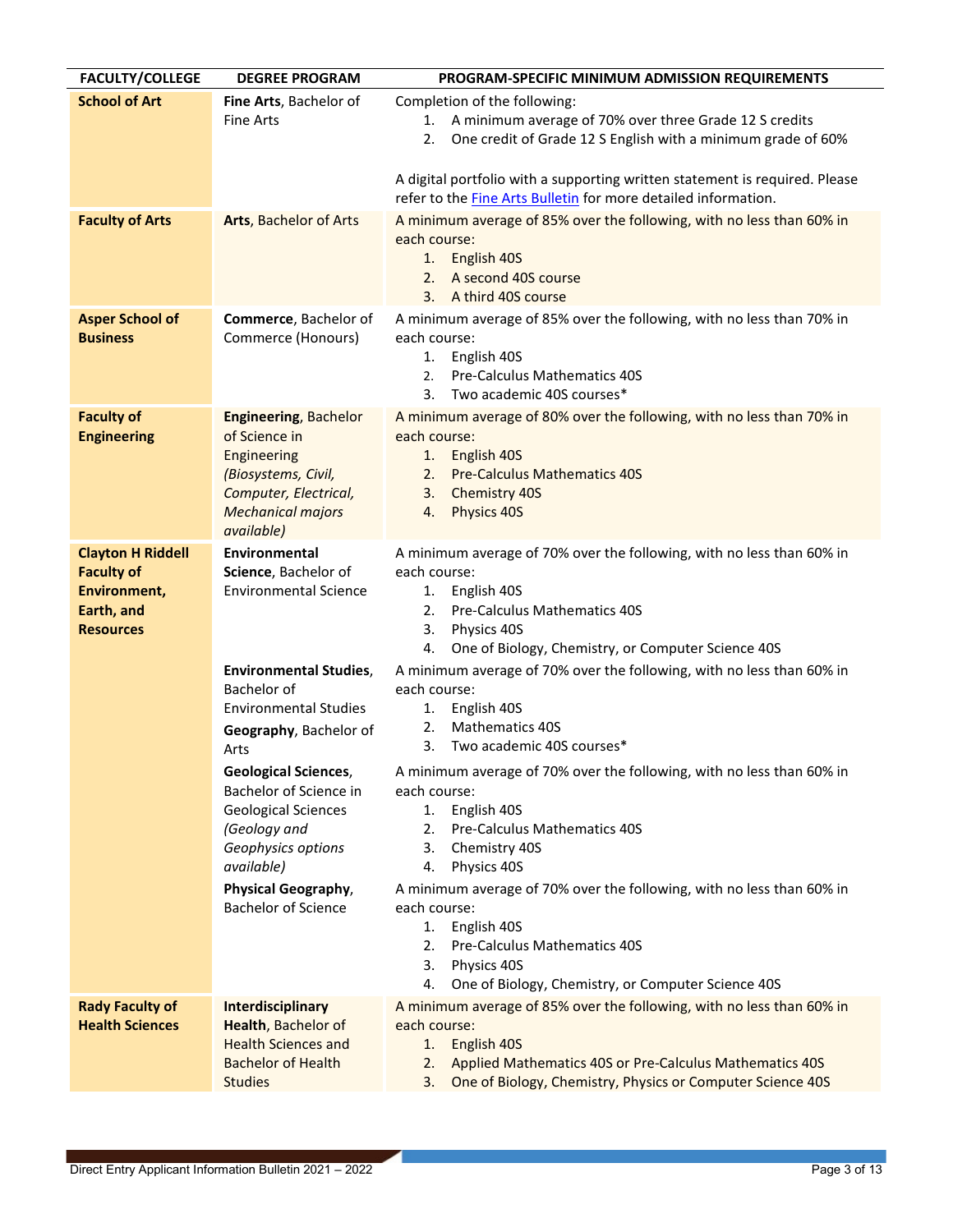| <b>FACULTY/COLLEGE</b>                                           | <b>DEGREE PROGRAM</b>                                                                                                                                         | PROGRAM-SPECIFIC MINIMUM ADMISSION REQUIREMENTS                                                                                                                                                                                                                                                                |
|------------------------------------------------------------------|---------------------------------------------------------------------------------------------------------------------------------------------------------------|----------------------------------------------------------------------------------------------------------------------------------------------------------------------------------------------------------------------------------------------------------------------------------------------------------------|
| <b>School of Dental</b><br><b>Hygiene</b>                        | Dental Hygiene,<br>Diploma in Dental<br>Hygiene                                                                                                               | A minimum average of 85% average over the following, with no less than<br>60% in each course:<br>English 40S<br>1.<br>Applied Mathematics 40S or Pre-Calculus Mathematics 40S<br>2.<br>One of Biology, Chemistry, Physics or Computer Science 40S<br>3.                                                        |
| <b>Faculty of</b><br><b>Kinesiology and</b><br><b>Recreation</b> | Kinesiology, Bachelor<br>of Kinesiology                                                                                                                       | A minimum average of 85% over the following, with no less than 60% in<br>each course:<br>English 40S<br>1.                                                                                                                                                                                                     |
| <b>Management</b>                                                | <b>Physical Education,</b><br><b>Bachelor of Physical</b><br>Education                                                                                        | Applied Mathematics 40S or Pre-Calculus Mathematics 40S<br>2.<br>One of Biology, Chemistry, Physics or Computer Science 40S<br>3.                                                                                                                                                                              |
|                                                                  | <b>Recreation</b><br><b>Management and</b><br><b>Community</b><br>Development,<br><b>Bachelor of Recreation</b><br>Management and<br>Community<br>Development | A minimum average of 85% over the following, with no less than 60% in<br>each course:<br>English 40S<br>1.<br>Applied Mathematics 40S or Pre-Calculus Mathematics 40S<br>2.<br>A third 40S course<br>3.                                                                                                        |
| <b>Desautels Faculty</b><br>of Music***                          | Music, Bachelor of<br>Music<br>Jazz Studies, Bachelor<br>of Jazz Studies                                                                                      | Completion of the following:<br>A minimum average of 70% over three Grade 12 S credits<br>1.<br>One credit of Grade 12 S English with a minimum grade of 60%<br>2.<br>An audition, theory test, and letters of recommendation are required.                                                                    |
| <b>Faculty of Science</b>                                        | Science, Bachelor of<br>Science                                                                                                                               | Please refer to the Music Bulletin for more detailed information.<br>A minimum average of 85% over the following, with no less than 60% in<br>each course:<br>1. English 40S<br>2. Applied Mathematics 40S or Pre-Calculus Mathematics 40S<br>One of Biology, Chemistry, Physics or Computer Science 40S<br>3. |

\*For a list of academic courses, refer to Appendix 1: Academic 40S Course List

Applicants to the following diploma programs need only meet the program-specific requirements as listed below (the General Admission Requirements listed in the table above are not required). In cases where the number of eligible applicants exceeds the available spaces, applicants will require higher averages than stipulated to be successful in the admissions competition.

| <b>PROGRAM</b>         | <b>PROGRAM-SPECIFIC MINIMUM ADMISSION REQUIREMENTS</b>                                                      |
|------------------------|-------------------------------------------------------------------------------------------------------------|
| Diploma in             | A minimum average of 60% over the following::                                                               |
| <b>Agriculture</b>     | English 40S                                                                                                 |
|                        | Mathematics 40S or 45S                                                                                      |
|                        | One of Biology, Chemistry, Physics, or Computer Science 40S<br>3.                                           |
| <b>Diploma in Fine</b> | High school graduation including completion of Grade 12 Art recommended.                                    |
| <b>Art</b>             |                                                                                                             |
|                        | A digital portfolio with a supporting written statement is required. Please refer to the Fine Arts Bulletin |
|                        | for more detailed information.                                                                              |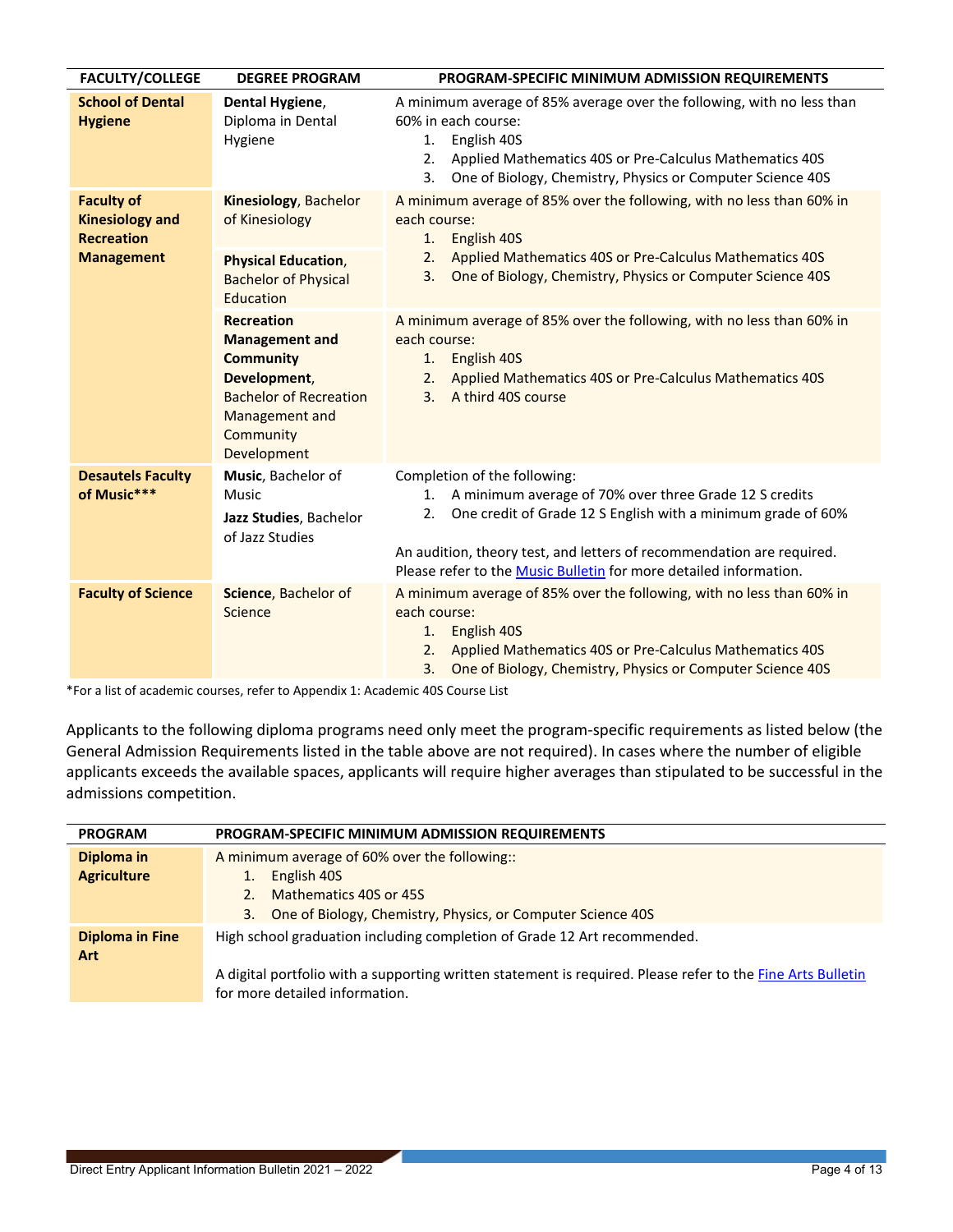## <span id="page-4-0"></span>*2. Post-Secondary Grade Requirements*

In addition to the minimum requirements listed above, applicants with previous post-secondary studies must be in good academic standing at any previous post-secondary institutions and must have completed fewer than 24 credit hours of recognized university or college studies (or equivalent). Applicants to all programs except University 1, Music, or Fine Arts must have a minimum 2.0 Cumulative Grade Point Average (CGPA) over all attempted courses (see Section 4: Selection Process, E. Calculation of the Cumulative Grade Point Average (CGPA)).

In cases where the number of eligible applicants exceeds the available spaces, the average over high school course requirements as listed in the tables above will be used for selection ranking purposes. So long as a minimum 2.0 CGPA is met over all post-secondary courses, CGPA will not be used for selection purposes.

## <span id="page-4-1"></span>**B. Alternate Admission Categories**

Students not competitive in the selection process or those not meeting the minimum admission requirements as listed above for certain programs may be eligible for admission under the alternate admission categories as follows:

#### <span id="page-4-2"></span>*1. Special Consideration Category*

| <b>AVAILABLE PROGRAMS</b> | <b>PROGRAM-SPECIFIC CATEGORY REQUIREMENTS</b>                                              |
|---------------------------|--------------------------------------------------------------------------------------------|
| Diploma in Agriculture    | Students without a suitable high school standing may apply under the Special Consideration |
|                           | Category (see the Agriculture Diploma Bulletin for more detailed information).             |

#### <span id="page-4-3"></span>*2. Canadian Indigenous Ancestry Category*

| <b>AVAILABLE PROGRAMS</b> | <b>PROGRAM-SPECIFIC CATEGORY REQUIREMENTS</b>                                                  |
|---------------------------|------------------------------------------------------------------------------------------------|
| <b>Business</b>           | A minimum average of 85% over the following, with no less than 70% in each course:             |
|                           | English 40S                                                                                    |
|                           | <b>Pre-Calculus Mathematics 40S</b>                                                            |
|                           | Two academic 40S courses<br>3.                                                                 |
|                           |                                                                                                |
|                           | The Canadian Indigenous Ancestry Category is intended for all First Nations, Métis, and Inuit  |
|                           | applicants who have completed the above minimum admission requirements, but who do not         |
|                           | meet the cut-off average established for this year's admission. In cases where the number of   |
|                           | eligible applicants exceeds the available spaces, applicants will require higher averages than |
|                           | stipulated to be successful in the admissions competition. Applicants under this category will |
|                           | automatically be considered in the regular category if they meet the selection cut-off average |
|                           | (see the Asper Advanced Entry Bulletin for more detailed information).                         |

#### <span id="page-4-4"></span>*3. Mature Applicant Category*

#### *General Eligibility Requirements*

- Must be 21 years of age or older by September 30 for classes starting in September, January 31 for classes starting in January, May 1 for classes starting in May, and July 1 for classes starting in July.
- Must not meet the regular academic requirements of the applicable program.
- Must have limited experience at college or university (fewer than 24 credit hours).
- Must be a Canadian citizen or Permanent Resident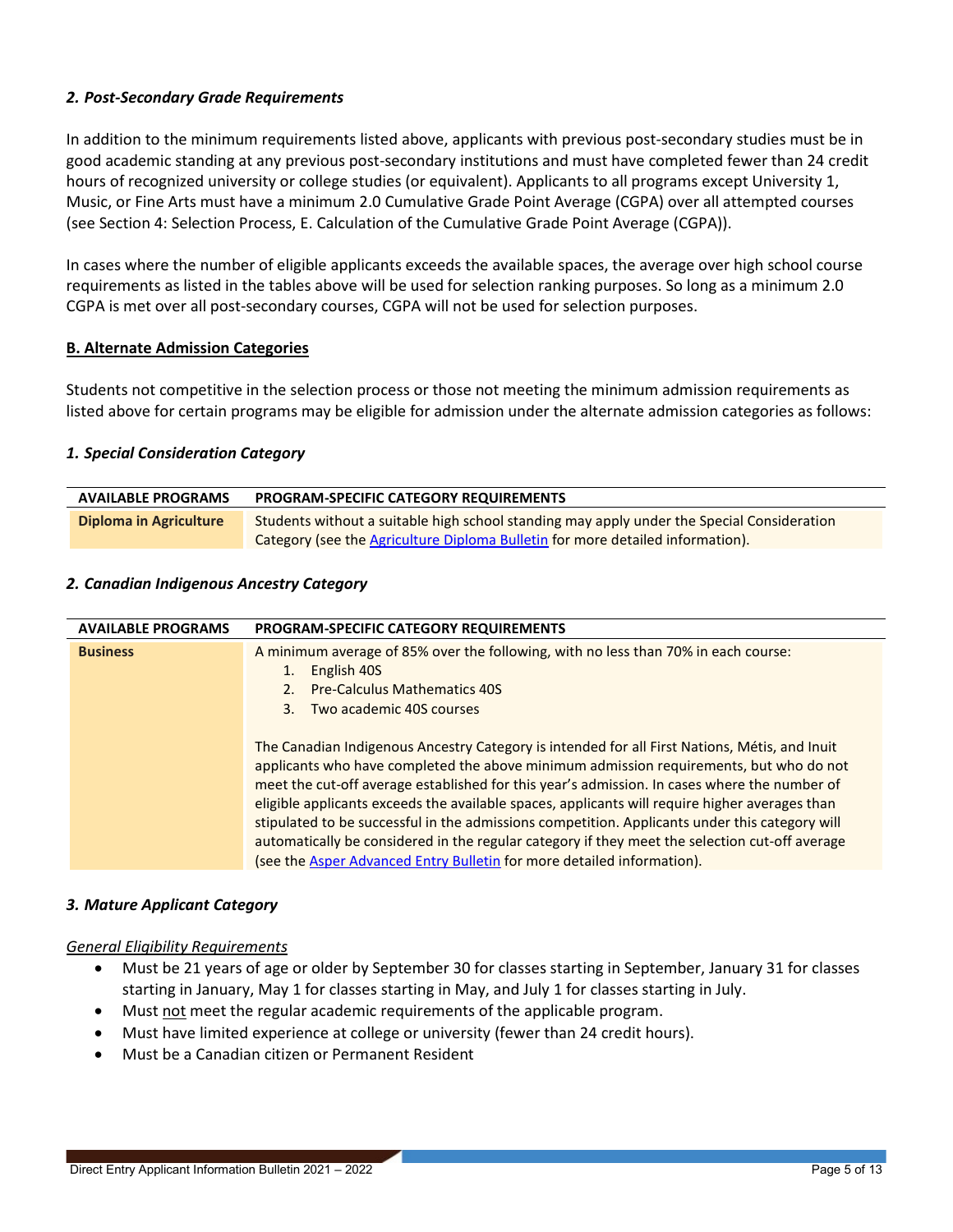*Mature Applicant Category Available Programs (with Specific Requirements)*

| <b>AVAILABLE PROGRAMS</b>  | <b>PROGRAM SPECIFIC CATEGORY REQUIREMENTS</b>                                                                                                                                                                                                                                                                                                        |  |
|----------------------------|------------------------------------------------------------------------------------------------------------------------------------------------------------------------------------------------------------------------------------------------------------------------------------------------------------------------------------------------------|--|
| <b>University 1</b>        | No additional program requirements                                                                                                                                                                                                                                                                                                                   |  |
| <b>Engineering</b>         | A minimum average of 80% over the following, with no less than 70% in each course:<br>An English 40S course<br>1.<br><b>Pre-Calculus Mathematics 40S</b><br>Chemistry 40S<br>3.<br>Physics 40S<br>4.<br>* If the required average for high school students is higher than the minimum average, the<br>same average will be used for mature students. |  |
| <b>Music</b>               | Applicants must complete additional non-academic requirements such as an audition, theory<br>test, and letters of recommendation. Please refer to the Music Bulletin for more detailed<br>information.                                                                                                                                               |  |
| <b>Diploma in Fine Art</b> | Applicants must complete the additional non-academic requirements such as submission of a<br>digital portfolio with a supporting written statement. Please refer to the Fine Arts Bulletin for<br>more detailed information.                                                                                                                         |  |

## *4. Canadian Military Mature Applicant Category*

Members of the Canadian Armed Forces are eligible to apply to the Faculty of Arts, Clayton H. Riddell Faculty of Environment, Earth, and Resources (Bachelor of Arts in Geography only), or the Faculty of Science as Mature Students. To be eligible for admission as a Mature Status student, applicants must:

- a. Be active members of the Canadian military, and
- b. Be Canadian Citizens or Permanent Residents, and
- c. Have completed fewer than 24 credit hours of work at any other university of college, and
- d. Be 21 years of age or older by the end of the first month of the first term of studies.

Applicants who have completed more than 24 credit hours of post-secondary coursework should apply as an Advanced Entry applicant to the program of their choice. Advanced Entry applicants will be required to meet the General Entrance and Specific Admission Requirements as outlined in the Applicant Information Bulletin for their respective program.

## *5. Homeschool and Non-Funded Independent School Applicants*

Applicants who reside in Manitoba and are either homeschooled attend a Non-Funded Independent School recognized by Manitoba Education are eligible to apply to University 1 or the Faculty of Music\*. To be eligible for admission applicants must provide:

## Homeschool Applicants

- a. Grade 12 Notification Forms stamped by the province
- b. January and June Grade 12 Homeschool Progress Reports stamped by the province

Non-Funded Independent School Applicant

a. High School Transcript

\*Applicants must complete additional non-academic requirements such as an audition, theory test, and letters of recommendation. Please refer to the [Music Bulletin](https://umanitoba.ca/explore/sites/explore/files/2021-03/music-bulletin.pdf) for more detailed information.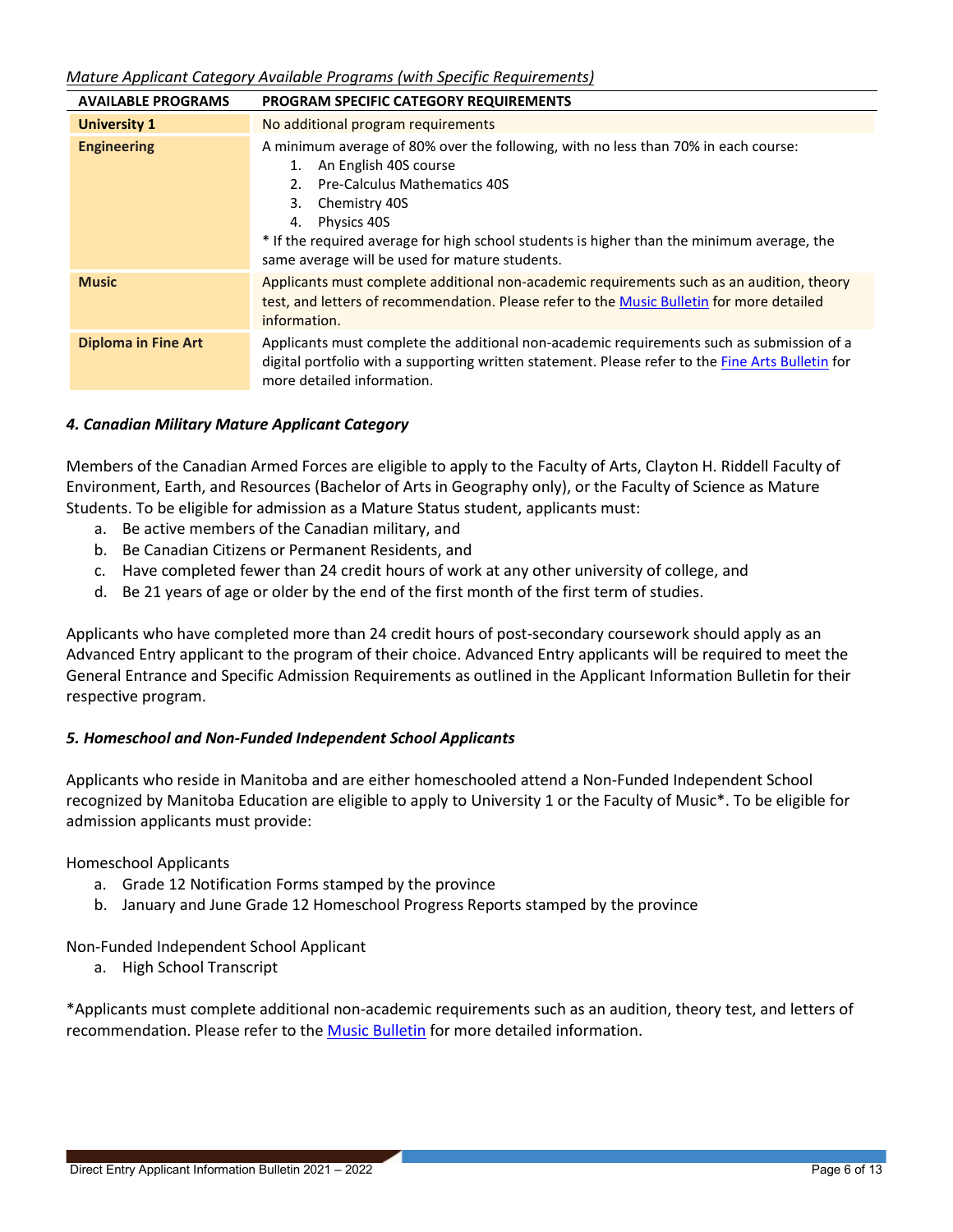## <span id="page-6-0"></span>**C. English Language Proficiency Requirements**

All applicants whose primary language is not English and do not qualify for a waiver under the University of Manitoba's English language proficiency regulations will be required to demonstrate proficiency in English through one of the options listed at the University of Manitoba Admissions web site.

See the link below to view information regarding specific English Language Proficiency Requirements and English Language Proficiency Waiver information:

## [http://umanitoba.ca/admissions/undergraduate/requi](http://umanitoba.ca/admissions/undergraduate/requirements/english-language-proficiency) [rements/english-language-proficiency](http://umanitoba.ca/admissions/undergraduate/requirements/english-language-proficiency)

*Results for most language tests, including TOEFL, IELTS and CanTEST, expire two years from the test date. Test scores must be valid at the start of classes. Please confirm the validity of your test results.*

## <span id="page-6-1"></span>**Section 3: Application Process & Deadlines**

## <span id="page-6-2"></span>**A. Application Fee**

| Canadian / Permanent Residents: | \$100.00 |
|---------------------------------|----------|
| International applicants:       | \$120.00 |

**Applications are not considered received until the application is submitted and the application fee has been paid by the posted deadline.**

**All correspondence, including decision release information will be sent via email and posted to your application portal.** 

**Please ensure your email account remains current and will accept emails from the University of Manitoba. Check your filters.**

**It is important to check your email and application portal regularly and specifically around the deadlines and important dates listed below:**

#### <span id="page-6-3"></span>**B. Documentation Deadlines and Important Dates**

#### <span id="page-6-4"></span>*1. Spring 2021 Applicants*

| <b>DATE</b> | <b>DEADLINES AND IMPORTANT DATES</b>                                                                                                                                                                |
|-------------|-----------------------------------------------------------------------------------------------------------------------------------------------------------------------------------------------------|
| March 15,   | Final documentation deadline for all                                                                                                                                                                |
| 2021        | outstanding documentation, including                                                                                                                                                                |
|             | final high school grades, post-secondary<br>transcripts, English Proficiency, etc.<br>(except University 1)                                                                                         |
| May 1, 2021 | Final documentation deadline for all<br>outstanding documentation (including<br>final high school grades, post-secondary<br>transcripts, English Proficiency, etc.) for<br>University 1 applicants. |

#### <span id="page-6-5"></span>*2. Fall 2021 Applicants*

| DATE                           | <b>DEADLINES AND IMPORTANT</b><br><b>DATES</b>                                                                                                                                                                                     |
|--------------------------------|------------------------------------------------------------------------------------------------------------------------------------------------------------------------------------------------------------------------------------|
| <b>February 8-</b><br>19, 2021 | Bachelor of Music and Bachelor of Jazz<br>Studies audition dates***                                                                                                                                                                |
| March 31,<br>2021              | Deadline to submit portfolio for<br>applicants to the School of Art                                                                                                                                                                |
| May 1,<br>2021*                | Last date for receipt of high school<br>grades (excluding University 1). Final<br>grades are required for any completed<br>courses, and midterm grades for any<br>courses in progress which will be<br>completed by June 30, 2021. |
| <b>July 7, 2021</b>            | Final documentation deadline for all<br>outstanding documentation (including<br>final high school grades for graduating<br>high school students, post-secondary<br>transcripts, English Proficiency, etc.)                         |
| August 31,<br>2021**           | <b>Final documentation deadline for Fall</b><br>University 1 applicants<br>Capitation of hours are an interest of an interest of the temperature of the final state of the S                                                       |

Only grades received by the May 1 deadline can be used to calculate eligibility for Direct Entry programs (University 1, Music, and Fine Arts excluded). All applications with no grades after this deadline will be deemed ineligible and will automatically be moved to the University 1 program.

\*\* Registration for classes will open well before the final deadline for applications to University 1, and applicants who apply or submit their documents after July 7, 2021 should be aware that they may not be able to register for the classes or schedules of their choice.

\*\*\* Late applications and auditions may be considered. Please contact the Desautels Faculty of Music for more information.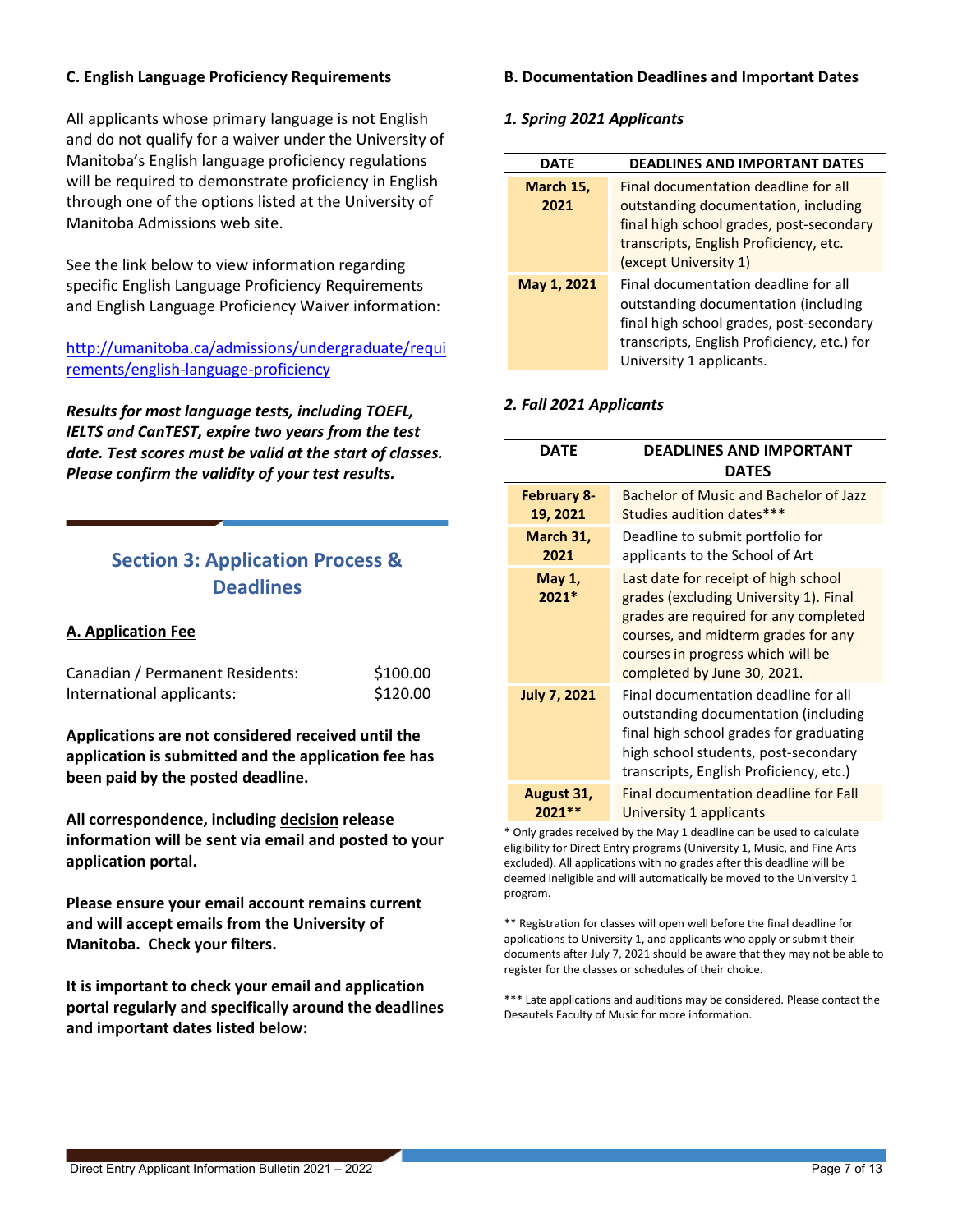<span id="page-7-0"></span>

| DATF                         | <b>DEADLINES AND IMPORTANT</b><br><b>DATES</b>                                                                                                                                                          |
|------------------------------|---------------------------------------------------------------------------------------------------------------------------------------------------------------------------------------------------------|
| October 15,<br>$2021*$       | Final documentation deadline for all<br>outstanding documentation, including<br>final high school grades, post-<br>secondary transcripts, English<br>Proficiency, etc. (except University 1)            |
| <b>December</b><br>15, 2021* | Final documentation deadline for all<br>outstanding documentation (including<br>final high school grades, post-<br>secondary transcripts, English<br>Proficiency, etc.) for University 1<br>applicants. |

\* Registration for classes will open well before the final deadline for applications, and applicants who apply or submit their documents after July 7, 2021 should be aware that they may not be able to register for the classes or schedules of their choice.

## <span id="page-7-1"></span>**C. Required Application Documentation**

The following documents will be required to complete your application:

- **Interim high school transcript** is required for current high school students. Transcripts must include at least midterm grades for every Grade 12 course which will be completed. This will be requested on behalf of all Manitoba or North-West Ontario students applying for the Fall term immediately following their graduation who have submitted and paid for their application by March  $1<sup>st</sup>$ .
- **Final official high school transcript** is required for all applicants. Student copies or photocopies are not acceptable. This will be requested on behalf of all Manitoba or North-West Ontario students applying for the Fall term immediately following their graduation who have submitted and paid for their application by June 1<sup>st</sup>.
- **Interim post-secondary transcripts** showing current registration are to be submitted when applying or shortly thereafter.
- **Final official post-secondary transcripts** from any university or college attended other than University of Manitoba are required. Student copies or photocopies are not acceptable.

Transcripts become the property of University of Manitoba and will not be returned.

- **Proof of Canadian Citizenship, Permanent Resident Stats, or Refugee Status** is required if born outside of Canada.
- **Name change documentation** is required if name change has occurred as a result of marriage, divorce or other reason.
- **Proof of proficiency in the use of the English language** (see [Section 2: Eligibility](#page-1-0) Requirements, [C. English Language Proficiency Requirements\)](#page-6-0).

Please send all documentation to the following address:

> **Direct Entry Admissions University of Manitoba 424 UMSU University Centre 66 Chancellors Circle Winnipeg, MB R3T 2N2**

Electronic transcripts should be submitted to [Applicant.Services@umanitoba.ca](mailto:Applicant.Services@umanitoba.ca) \*

\*In the event that you are not able to provide an official transcript (for example, if the issuing office at your university or college is closed due to COVID-19), the University of Manitoba will accept an electronic transcript provided that it has been sent directly from the email of the office responsible for issuing transcripts. Applicants who submit their documents electronically may be requested to provide original, physical copies at a later date.

Applications are not complete until all necessary documents are received. It is the applicant's responsibility to ensure that the Admissions Office receives all required information.

## <span id="page-7-2"></span>**D. Transfer Credit Information**

At the University of Manitoba, all course work from a recognized prior post-secondary institution will be considered as part of the application for admission process for all undergraduate degree and diploma programs.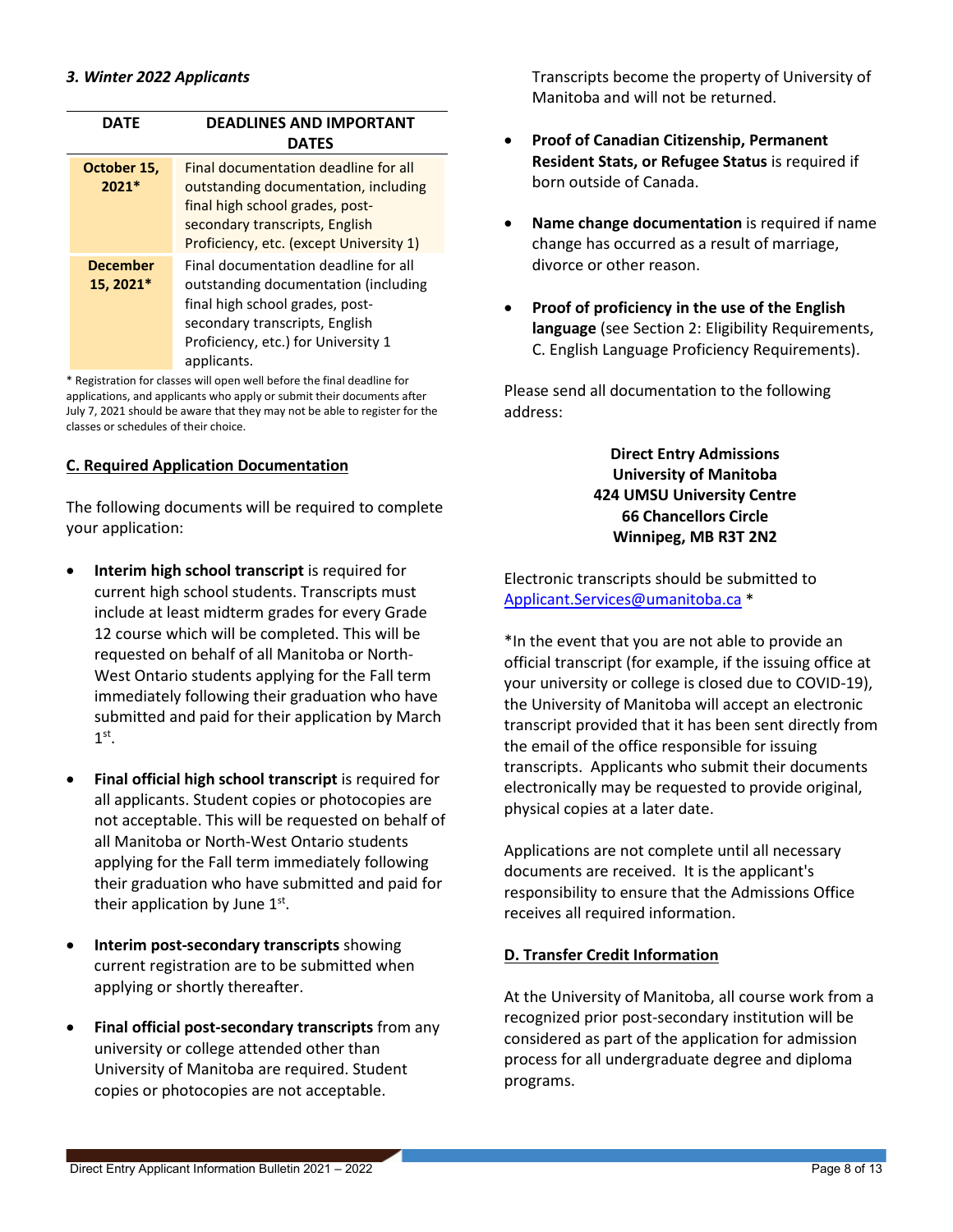Courses are evaluated for advanced standing or transfer credit on a course-by-course basis and assigned a University of Manitoba equivalent, where applicable. Where a direct equivalent does not exist, students may receive general (unallocated) credit. The regulations regarding transfer credit are program specific and vary considerably depending on the faculty or school of application. Faculties and schools will only consider external courses completed within the last ten (or fewer) years.

Courses deemed acceptable for transfer credit will be awarded, subject to program approval, up to the maximum allowed under the program of admission, based on the Faculty or School's transfer credit policy and residency requirements (consult the section of the University's Academic Calendar at:

[www.umanitoba.ca/registrar/academic-calendar](http://www.umanitoba.ca/registrar/academic-calendar) for details).

Students may be asked to provide comprehensive and accurate course outlines or syllabi, as issued by their institution of study, for all courses lacking a current evaluation. Course outlines or syllabi should include information on: course objectives, outline of the units studied, textbook(s) used, assignments, and accompanying laboratory information, if applicable, to assist in the transfer credit assessment process. For information on current course evaluations receiving credit, please visit: [www.umanitoba.ca/admissions/tc](http://www.umanitoba.ca/admissions/tc)

While we appreciate that some institutions do not have course information readily available, many students have been able to provide the information requested by contacting the individual departments or instructors at their prior institutions. Students who are unable to provide the requested course information may render themselves ineligible for programs with specific course requirements. In cases where outlines have not been provided, unsuccessful course attempts, including F grades, may be assessed as part of the academic assessment regulations of a student's program of study. Only successful applicants will be notified of transfer credit results.

Additional information related to transfer credit may be found at:

[http://umanitoba.ca/admissions/undergraduate/requi](http://umanitoba.ca/admissions/undergraduate/requirements/transfer-credit) [rements/transfer-credit](http://umanitoba.ca/admissions/undergraduate/requirements/transfer-credit)

## **Section 4: Selection Process**

#### <span id="page-8-1"></span><span id="page-8-0"></span>**A. Self-Reporting High School Courses and Grades**

Canadian applicants currently completing high school studies will be asked to list all senior year (Grade 12) level courses along with the completion date and actual or estimated final grade in each course. This information, along with academic background information, will assist our office in making a preliminary assessment of eligibility for the chosen program. Estimations of final grades should be as realistic as possible, but all final decisions about admission, including any provisional admission, will require official high school transcripts. Applicants do not need to contact the Admissions Office if original estimates were too high or too low.

#### <span id="page-8-2"></span>**B. Offers of Admission**

Admission decisions for Direct Entry programs will be based on final and/or midterm grades received by the May 1<sup>st</sup> transcript deadline.

For current high school students, all offers are conditional upon meeting minimum program requirements with final grades.

## <span id="page-8-3"></span>**C. Alternate Choice of Program**

If an application for direct entry admission is unsuccessful, it will be automatically considered for admission to University 1. Applicants do not need to reapply for this alternate choice or pay a second application fee.

If an applicant wishes to be considered for an alternative choice of program other than University 1, an additional application must be submitted and paid for. The second application must be completed by the application deadline. Applicants can choose to apply for a second application before the results of the first application are available.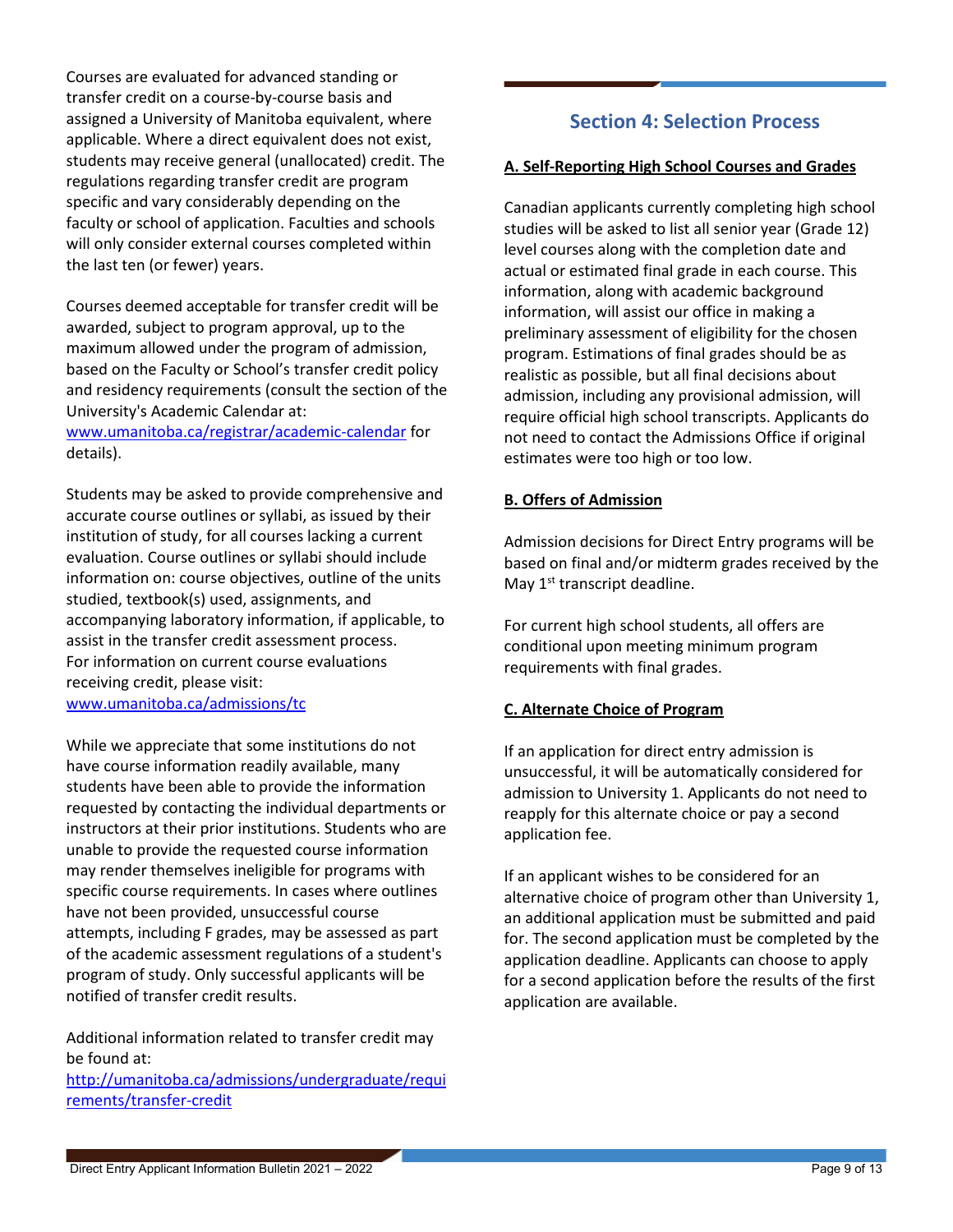## <span id="page-9-0"></span>**D. Preference in Admission**

In cases where the number of eligible applicants exceeds the available spaces, applicants will require higher averages than stipulated to be successful in the admissions competition.

<span id="page-9-1"></span>Due to enrolment limitation, many faculties at the University need to restrict the admission of international students to their programs. **E. Calculation of the Cumulative Grade Point Average (CGPA)**

The Cumulative Grade Point Average will be calculated using all recognized post-secondary course work including original grades of repeated courses.

It is the applicant's responsibility to inform the Admission Office in writing of any deferred exams or grade changes. All final grades, including grade changes, must be submitted to the Admissions Office by the document deadline in order for them to be included in the final selection process. Grade changes will not be accepted after the documentation deadline date. If a grade is not available by the documentation deadline date, an 'F' grade will be used in the final admission determination and calculation.

## <span id="page-9-2"></span>**F. Tie Breaking Procedure for Offers**

In the event of a tie, the following procedure will be used:

- 1. Increase the number of significant figures used in the calculation.
- 2. Where a tie still exists, the application that was received first will be used to break the tie. All completed applications are time stamped upon submission; in the case of a paper application, these applications will be time stamped after they have been entered into the system by a University of Manitoba Admissions Office staff member.

## <span id="page-9-3"></span>**G. Notification of Decision**

Decisions will be posted to the applicant's portal. Applicants must log into their application portal to view the decision and to accept or decline their offer. If you do not accept the offer by the deadline date indicated in the letter, your offer will lapse and you

will need to contact our office to discuss the possibility of an extension. It is imperative that email accounts remain current and that emails and application portals are regularly checked.

In addition to accepting the offer of admission, successful applicants to Fine Arts and Engineering will be required to pay an enrolment deposit to hold their offer of admission. Students that are offered admission will be required to confirm their acceptance and pay a deposit online. If the offer is not accepted or the required deposit is not paid by the deadline date indicated, the offer will lapse. Lapsed offers will be considered a declined response. The enrolment deposit for Fine Arts applicants is \$100; the deposit for Engineering is \$250. The deposit is non-refundable but will be applied to tuition fees.

The University reserves the right to rescind any offer of admission if the successful candidate does not indicate they are accepting the offer of admission (and, if need be, paying the enrolment deposit) by the deadline.

## <span id="page-9-4"></span>**Section 5: Reconsideration & Appeals**

Individuals who wish to have their applications reconsidered should submit their request in writing to the Admissions Office. Past experience has shown that most inquiries can be satisfied at this level without further reference. Persons wishing reconsideration of the decision shall direct their request to the Admissions Office within ten (10) business days of the posted decision date.

Should the student wish to pursue the reconsideration decision of the Selection Committee further, such an appeal will be made in accordance with the Senate Committee on Admission Appeals Procedures.

[http://umanitoba.ca/admin/governance/governing\\_d](http://umanitoba.ca/admin/governance/governing_documents/students/admission_appeals.html) [ocuments/students/admission\\_appeals.html](http://umanitoba.ca/admin/governance/governing_documents/students/admission_appeals.html)

Applicants are advised that appeals of reconsideration decisions by the Senate Admissions Appeal Committee focus on questions of correct adherence to published policies and procedures, and NOT on subjective issues or the relative merits of the application.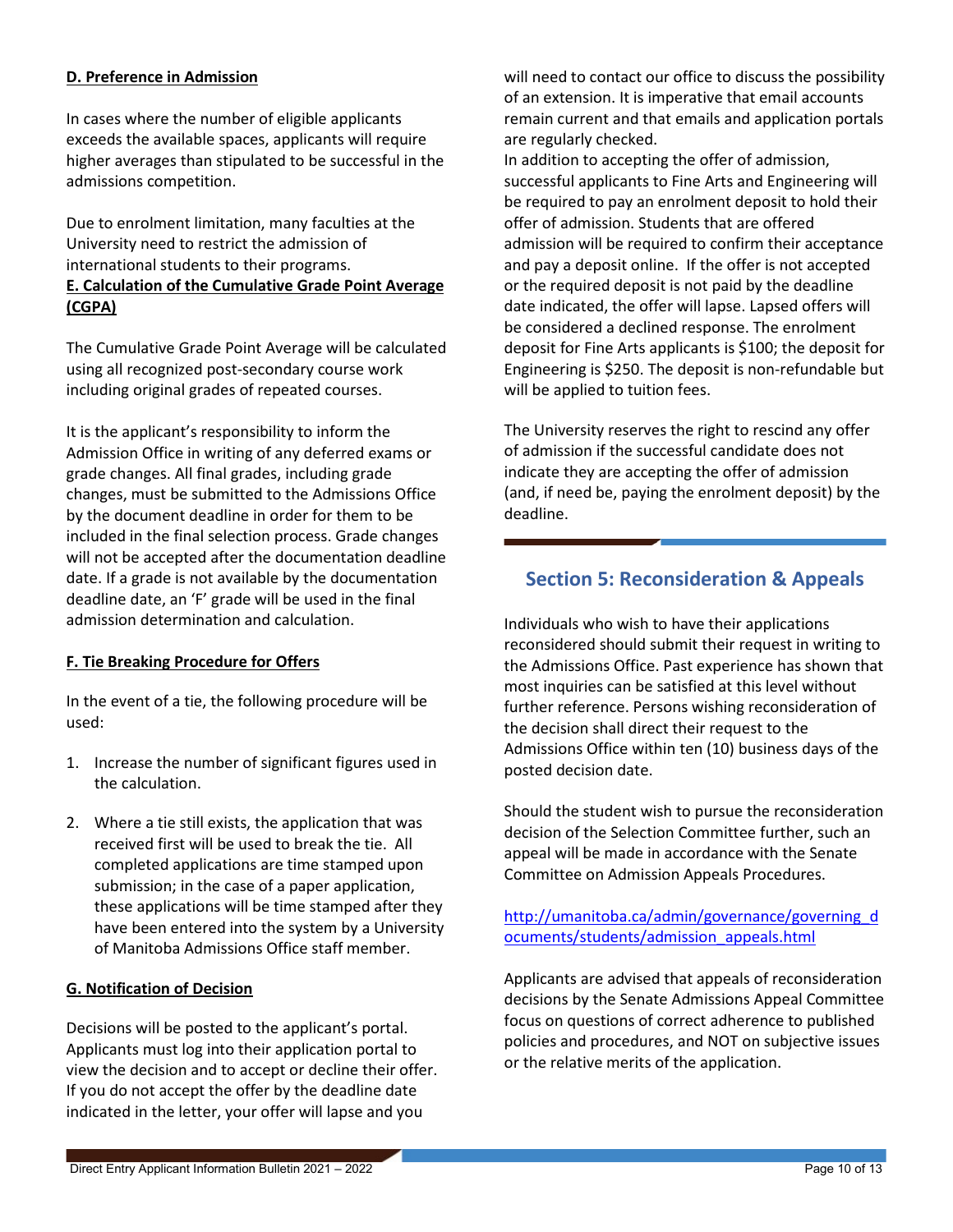# <span id="page-10-0"></span>**Section 6: Counselling of Applicants**

The Admissions Office is able to assist applicants who seek counselling regarding admission to the University of Manitoba. However, it is policy not to instruct applicants as to a specific course of action they should follow, but rather to provide the information needed for applicants to make their own choice with respect to the alternatives available. The following points require special attention:

- 1. Applicants are encouraged to discuss their plans with all who can usefully advise them, but they should be aware that second and third hand information about admission policies may not be accurate.
- 2. No official at the university can guarantee the admission of any applicant. Admission is determined by the Committee on the basis of an annual competition.
- 3. All applicants are advised to supplement any personal enquiries with a written request so that an official written response can be made. It is only these written responses which will be considered as evidence of any advice given (see [Section 8:](#page-10-2)  [Contact Information\)](#page-10-2).

# **Section 7: Student Accessibility**

<span id="page-10-1"></span>The University of Manitoba is committed to providing all students equal access to learning opportunities. If you are a student with a diagnosed disability (permanent, chronic, or temporary) who may require academic accommodations, please contact Student Accessibility Services at 204-474-7423 or by email at student accessibility@umanitoba.ca to learn more about the confidential supports that are available.

[umanitoba.ca/student-supports/accessibility](https://umanitoba.ca/student-supports/accessibility)

## **Section 8: Contact Information**

<span id="page-10-2"></span>

| <b>University 1</b> | 205 Tier Building             |
|---------------------|-------------------------------|
| <b>First Year</b>   | Telephone: (204) 474-6209     |
| <b>Centre</b>       | Website:                      |
|                     | www.umanitoba.ca/university-1 |

| <b>Admissions</b><br><b>Office</b> | 424 UMSU University Centre,<br>Telephone: (204) 474-8808<br>Email: admissions@umanitoba.ca |
|------------------------------------|--------------------------------------------------------------------------------------------|
| <b>Admissions</b>                  | <b>Stephanie Nasir</b>                                                                     |
| <b>Officer</b>                     | Email:                                                                                     |
| (Domestic)                         | admissions.directentry@umanitoba.ca                                                        |
| <b>Admissions</b>                  | <b>David Schmidt/Holly Bernier</b>                                                         |
| <b>Officer</b>                     | Email:                                                                                     |
| (International)                    | international students@umanitoba.ca                                                        |

The following other contacts may also be useful.

| <b>Student</b><br><b>Accessibility</b><br><b>Services</b> | 520 UMSU University Centre<br>Telephone: (204) 474-7423<br>Email:<br>student_accessibility@umanitoba.ca |
|-----------------------------------------------------------|---------------------------------------------------------------------------------------------------------|
| <b>Student</b><br><b>Advocacy</b><br><b>Office</b>        | 520 UMSU University Centre<br>Telephone: (204) 474-7423<br>Email:<br>student advocacy@umanitoba.ca      |

# **Section 9: Other Information**

## <span id="page-10-3"></span>**A. Entrance Scholarships**

All students that have submitted and paid for an application by March 1, 2021 will automatically be considered for an entrance scholarship. To be eligible to receive a scholarship, at least five courses are required from the list of eligible scholarship courses, with a minimum average of 85% over the best five eligible courses. More information for Domestic and International students as well as the list of eligible courses may be found at the links provided below:

- Eligible Course List and Domestic Entrance Scholarship Information: [http://umanitoba.ca/financial-aid-and](http://umanitoba.ca/financial-aid-and-awards/entrance-awards)[awards/entrance-awards](http://umanitoba.ca/financial-aid-and-awards/entrance-awards)
- International Entrance Scholarship Information: [http://umanitoba.ca/financial](http://umanitoba.ca/financial-aid-and-awards/international)[aid-and-awards/international](http://umanitoba.ca/financial-aid-and-awards/international)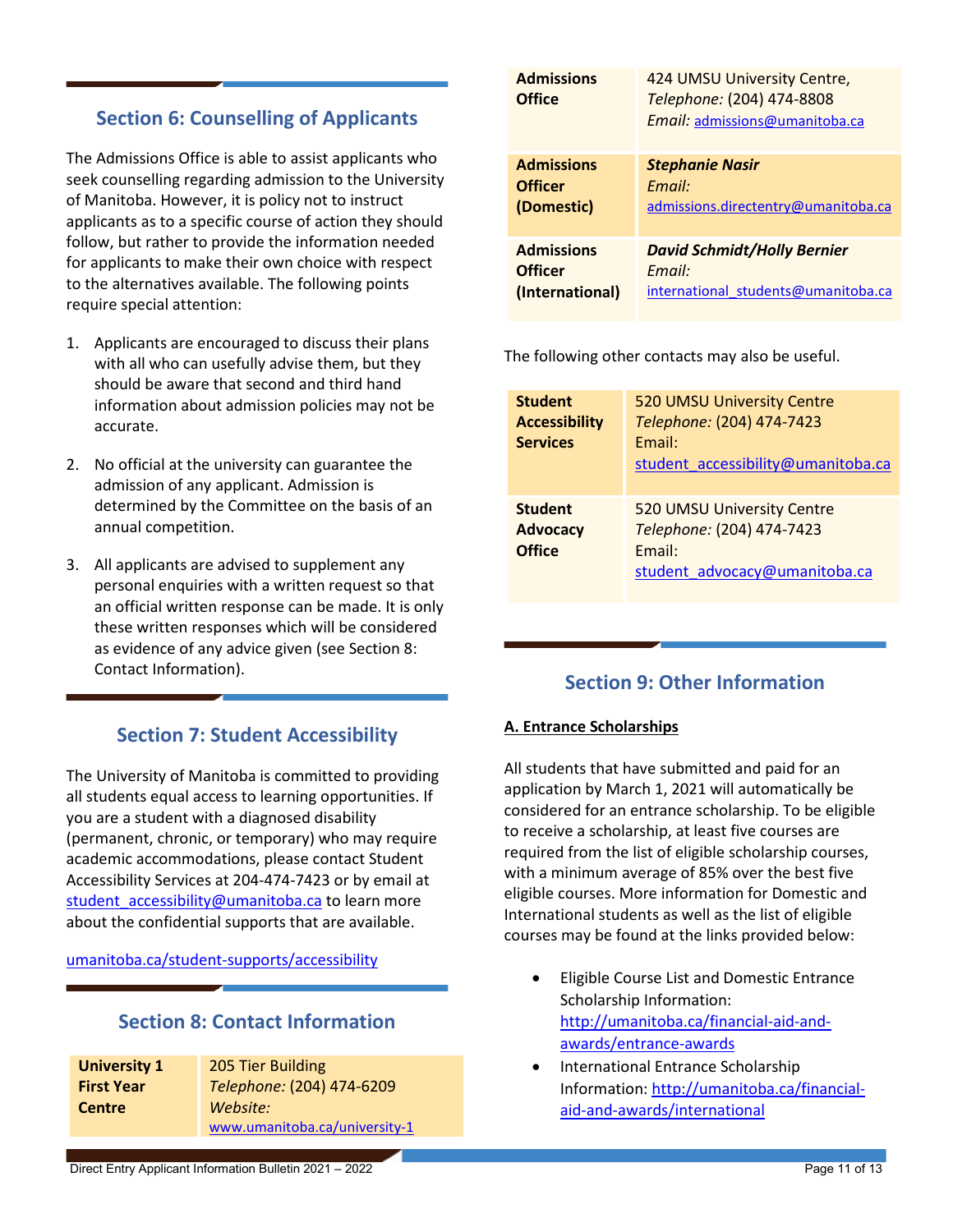# **Appendix 1: Academic 40S Course List**

<span id="page-11-0"></span>The following is a list of one credit courses from the 2019 – 2020 Manitoba subject table handbooks which have been approved for the new direct entry admissions requirements effective Fall 2021. Any of the below courses may be used as an 'academic 40S course'

Please note that the list of courses is subject to change based on provincial course changes. Courses will only be used if issued a percentage grade.

| <b>PROVINCIAL</b><br><b>COURSE CODE</b> | <b>COURSE NAME</b>                                              | <b>LEVEL</b> | <b>PROVINCIAL</b><br><b>COURSE CODE</b> | <b>COURSE NAME</b>               | <b>LEVEL</b>      |
|-----------------------------------------|-----------------------------------------------------------------|--------------|-----------------------------------------|----------------------------------|-------------------|
| 0014                                    | <b>ENGLISH: LANGUAGE &amp; COMPOSITION AP</b>                   | <b>42S</b>   | 0178                                    | <b>DANCE 3A</b>                  | <b>40S</b>        |
| 0015                                    | <b>ENGLISH: LITERATURE &amp; COMPOSITION AP</b>                 | 42S          | 0180                                    | DANCE 4A                         | 40S               |
| 0016                                    | <b>ENGLISH IB SL</b>                                            | 42S          | 0182                                    | <b>DANCE 5A</b>                  | <b>40S</b>        |
| 0017                                    | <b>ENGLISH IB HL</b>                                            | 42S          | 0183                                    | <b>BIOLOGY IB SL</b>             | 42S               |
| 0028                                    | ELA: LANGUAGE & LITERARY FORMS                                  | 40S          | 0184                                    | <b>BIOLOGY IB HL</b>             | 42S               |
| 0029                                    | ELA: LANGUAGE & TRANSACTIONAL FORMS                             | 40S          | 0185                                    | <b>CHEMISTRY IB SL</b>           | 42S               |
| 0030                                    | ELA: LANG. & TECHNICAL COMMUNICATION                            | 40S          | 0186                                    | <b>CHEMISTRY IB HL</b>           | <b>42S</b>        |
| 0031                                    | ANGLAIS: LANG. & LITERARY FORMS                                 | 40S          | 0187                                    | PHYSICS IB SL                    | 42S               |
| 0032                                    | ANGLAIS: LANG. & TRANSACTIONAL FORMS                            | 40S          | 0188                                    | PHYSICS IB HL                    | 42S               |
| 0033                                    | ANGLAIS : LANG. & TECHNICAL COMM.                               | 40S          | 0191                                    | <b>HISTORY IB SL</b>             | 42S               |
| 0035                                    | ELA-IMMERSION : LANG. & LIT. FORMS                              | 40S          | 0192                                    | <b>HISTORY IB HL (AMERICAN)</b>  | 42S               |
| 0036                                    | ELA-IMMERSION : LANG. & TRANS. FORMS                            | 40S          | 0193                                    | HISTORY IB HL (EUROPEAN)         | 42S               |
| 0037                                    | ELA-IMMERSION : LANGUAGE & TECH.                                | <b>40S</b>   | 0194                                    | DANCE 6A                         | <b>40S</b>        |
|                                         | COMM.                                                           |              | 0196                                    | DANCE 7A                         | 40S               |
| 0047<br>0048                            | <b>HISTORY: UNITED STATES AP</b><br><b>HISTORY: EUROPEAN AP</b> | 42S<br>42S   | 0198                                    | DANCE 8A                         | <b>40S</b>        |
| 0070                                    | ANGLAIS: COMPREHENSIVE FOCUS                                    | 40S          | 0205                                    | STUDIO ART: GENERAL PORTFOLIO AP | 42S               |
| 0071                                    | <b>ANGLAIS : LITERARY FOCUS</b>                                 | 40S          | 0206                                    | <b>HISTORY OF ART AP</b>         | 42S               |
| 0072                                    | ANGLAIS: TRANSACTIONAL FOCUS                                    | 40S          | 0212                                    | ART DESIGN (VISUAL ARTS) IB SL   | 42S               |
| 0073                                    | <b>ELA-IMMERSION : COMPREHENSIVE FOCUS</b>                      | 40S          | 0215                                    | ART DESIGN IB HL                 | <b>42S</b>        |
| 0074                                    | <b>ELA-IMMERSION : LITERARY FOCUS</b>                           | 40S          | 0216                                    | STUDIO ART: DRAWING PORTFOLIO AP | 42S               |
| 0075                                    | <b>ELA-IMMERSION : TRANSACTIONAL FOCUS</b>                      | 40S          | 0239                                    | <b>DRAMA 1A</b>                  | <b>40S</b>        |
| 0089                                    | <b>MATHEMATICS IB SL</b>                                        | 42S          | 0242                                    | DRAMA 2A                         | 40S               |
| 0090                                    | <b>MATHEMATICS IB HL</b>                                        | 42S          | 0244                                    | DRAMA 3A                         | <b>40S</b>        |
| 0091                                    | MATHEMATICAL METHODS IB                                         | 42S          | 0246                                    | DRAMA 4A                         | 40S               |
| 0092                                    | <b>ELA: COMPREHENSIVE FOCUS</b>                                 | 40S          | 0248                                    | <b>DRAMA 5A</b>                  | <b>40S</b>        |
| 0093                                    | ELA: LITERARY FOCUS                                             | 40S          | 0252                                    | DRAMA 6A                         | 40S               |
| 0094                                    | <b>ELA: TRANSACTIONAL FOCUS</b>                                 | 40S          | 0254                                    | DRAMA 7A                         | <b>40S</b>        |
| 0100                                    | LIFE/WORK TRANSITIONING                                         | 40S          | 0256                                    | DRAMA 8A                         | 40S               |
| 0103                                    | <b>CURRENT TOPICS IN FNMI STUDIES GR. 12</b>                    | 40S          | 0258                                    | <b>MUSIC 1A</b>                  | <b>40S</b>        |
| 0106                                    | <b>HISTORY: WORLD AP</b>                                        | 42S          | 0260                                    | MUSIC 2A                         | 40S               |
| 0108                                    | STUDIO ART: 2-D DESIGN PORTFOLIO AP                             | 42S          | 0262                                    | <b>MUSIC 3A</b>                  | 40S               |
| 0109                                    | PSYCHOLOGY IB HL                                                | 42S          | 0264<br>0266                            | MUSIC 4A<br><b>MUSIC 5A</b>      | 40S<br><b>40S</b> |
| 0112                                    | FILM STUDIES IB SL                                              | 42S          | 0268                                    | MUSIC 6A                         | 40S               |
| 0122                                    | <b>CHEMISTRY</b>                                                | 40S          | 0270                                    | <b>MUSIC 7A</b>                  | 40S               |
| 0123                                    | <b>PHYSICS</b>                                                  | <b>40S</b>   | 0272                                    | MUSIC 8A                         | 40S               |
| 0124                                    | <b>BIOLOGY</b>                                                  | 40S          | 0274                                    | <b>VISUAL ARTS 1A</b>            | 40S               |
| 0132                                    | <b>BIOLOGY AP</b>                                               | 42S          | 0276                                    | VISUAL ARTS 2A                   | 40S               |
| 0133                                    | <b>CHEMISTRY AP</b>                                             | 42S          | 0278                                    | <b>COMPUTER SCIENCE IB HL</b>    | 42S               |
| 0135                                    | PHYSICS CAP                                                     | 42S          | 0279                                    | <b>COMPUTER SCIENCE IB SL</b>    | 42S               |
| 0140                                    | INTERDISCIPLINARY TOPICS IN SCIENCES                            | 40S          | 0280                                    | <b>COMPUTER SCIENCE</b>          | 40S               |
| 0141                                    | <b>ENVIRONMENTAL SCIENCE AP</b>                                 | 42S          | 0283                                    | VISUAL ARTS 3A                   | 40S               |
| 0157                                    | DANCE IB HL                                                     | 42S          | 0285                                    | <b>VISUAL ARTS 4A</b>            | 40S               |
| 0158                                    | DANCE IB SL                                                     | 42S          | 0287                                    | VISUAL ARTS 5A                   | 40S               |
| 0173                                    | SPORTS, EXERCS. & HEALTH SCIENCES IB SL                         | 42S          | 0289                                    | <b>VISUAL ARTS 6A</b>            | 40S               |
| 0174                                    | <b>DANCE 1A</b>                                                 | 40S          | 0290                                    | COMPUTER SCIENCE A - AP          | 42S               |
| 0176                                    | DANCE 2A                                                        | 40S          |                                         |                                  |                   |